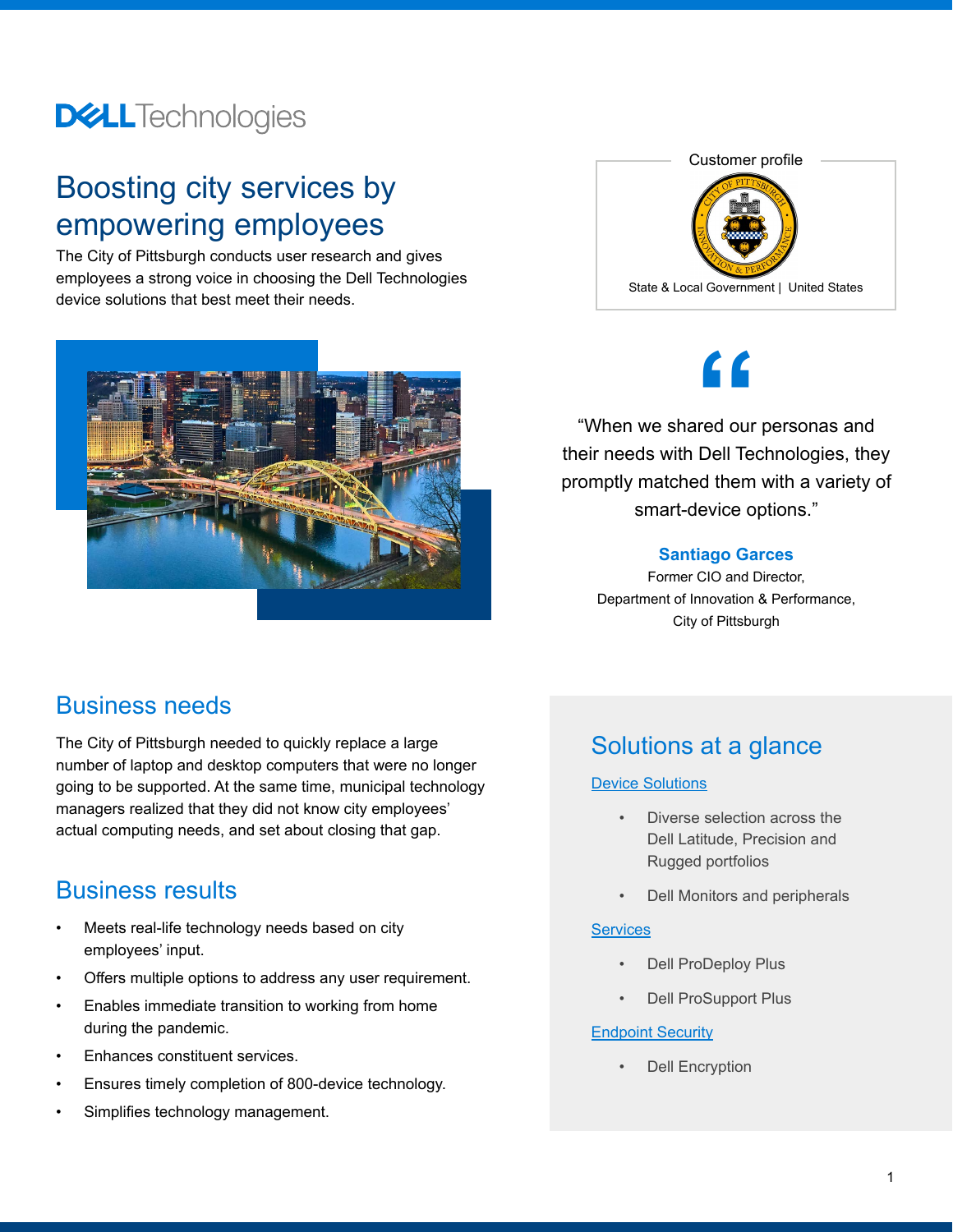# **"**

"Responding rapidly, Dell Technologies was never at a loss for an excellent, high-end laptop solution when desktops were no longer a viable option."

#### **Gwendolyn Moorer**

Assistant Director of Technology, Department of Innovation & Performance, City of Pittsburgh

The City of Pittsburgh's Department of Innovation & Performance (I&P) manages technology to realize the mayor's vision for more efficient city departments and continuous improvement of constituent services. Transcending the status quo through citizenfocused innovation is part of I&P's mission.

Across city departments, employees were using older hardware that was prone to breakdowns and performance degradation. Many computers still ran on Windows 7 as Microsoft support was coming to an end. Because these machines could not support Windows 10, I&P had to replace 60 percent of the device fleet on a deadline.

Just as critical, I&P lacked first-hand insight into departmental computing requirements or employee satisfaction with their desktops and laptops. That made it difficult to think through and plan new hardware purchases.

### Understanding real-life technology needs

I&P performed research to understand the technology needs of city employees across a diverse set of 19 departments, from finance to general services—something the city had not done before. I&P team members interviewed department employees and documented their activities and challenges. They then developed interdepartmental personas to document their findings. Such details as usage environments, application access, connectivity, mobility, processing power, screen resolution and size, weight, battery life, keyboard configuration, interfaces and ports figured into the personas.

At the same time, I&P looked for a technology partner to provide a robust portfolio of commercial devices. Santiago Garces, former I&P director and CIO, says, "We found common ground with Dell Technologies in discussing how I&P could elevate the work of the city departments. Our idea of devices as an enabling service for city workers resonated with the Dell Technologies team."

## Giving city employees voice and choice in technology decisions

While persona research continued, I&P reorganized to serve the city better. On a newly founded Innovation Team, the business relationship managers (BRM) liaised with departments to align everybody's understanding of user needs, deadlines and policy goals. BRMs quickly reached consensus for I&P's approach to ensuring that technology empowered employees and met with their satisfaction.



## **DELL**Technologies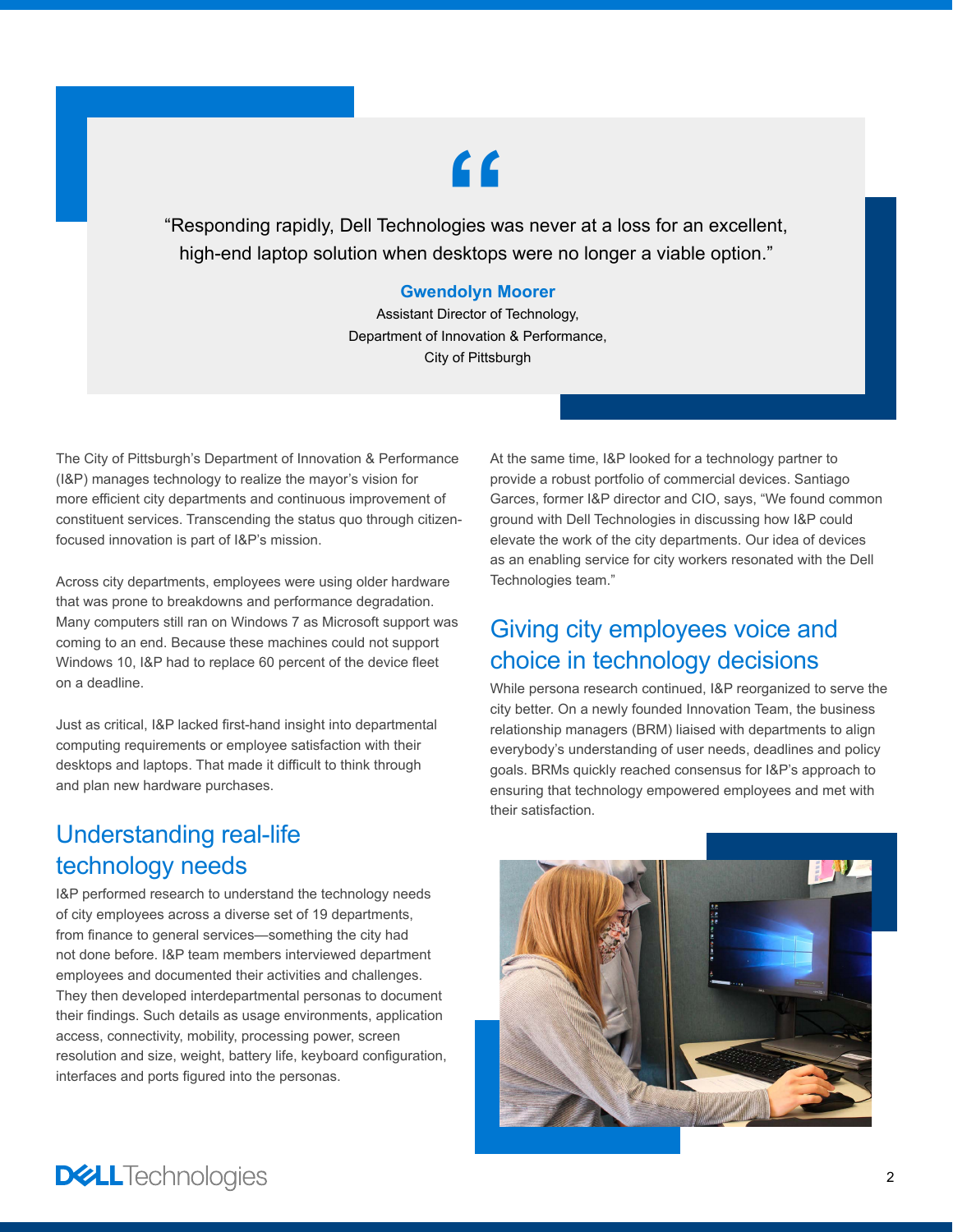# **"**

"We can focus on serving our internal customers more strategically because Dell Technologies takes care of any device issues."

#### **Christine Rice**

Devices Manager, Department of Innovation & Performance, City of Pittsburgh

Dell Technologies provided multiple options for every persona. To arrive at the best possible choices, I&P invited department leads and employees to test the devices and provide feedback. "When we shared our personas and their needs with Dell Technologies, they promptly matched them with a variety of smart-device options," says Garces.

### Matching personas and device solutions

Personas documented by I&P included the inspector, who needs a mobile, robust, lightweight device with internet and network connectivity for use in the field. The best-fit device for the inspector was the Dell Latitude 7200 laptop. The administrativeclerk persona requires a fast, versatile, dependable computer to use with typical business applications. City employees and I&P chose the Dell Latitude 3410 for the administrator.

Snow-plow operators use the Dell Latitude 7220 ruggedized laptop built for the harshest environments to manage their routes without having to stop at city offices during the day. Describing the selection process, BRM Elizabeth O'Neill says, "Employees piloted several solutions, including ruggedized tablets and laptops. They told us that the Latitude 7220 laptop was the best choice, and Dell Technologies helped us lengthen the battery life. The Latitude 7220 is a great device that will benefit the supervisors and foremen of the snow-plow drivers for years."

City departments use several other Dell Technologies solutions. For example, the assistant director and BRMs use the Dell Latitude 3510 2-in-1 laptop, and project managers and other

employees in the Department of Public Works, Office of Municipal Investigation, and the Department of Mobility and Infrastructure have adopted the Dell Precision 3541 mobile workstation.

## Extending technology access to constituents

By empowering city employees with role-specific computers, I&P brought department operations closer to the mayor's vision. That became even clearer when I&P used its new insight to serve residents directly, making laptops on carts available for computing and coding classes for the Rec2Tec program in parksdepartment facilities. BRM Jeffrey Hovis explains, "Our ability to furnish Pittsburgh residents with laptops allows us to partner with business partners and community organizations to roll out new programs and offer constituents a new pathway to the benefits of technology."

### Pivoting quickly during the pandemic

COVID-19 forced I&P to quickly change course as city employees could no longer work at their offices and needed laptops instead of desktop computers. Close to 600 laptops were already on order, and the city purchased 200 more to support these workers and meet any sudden needs. It took less than two weeks to enable more than 200 city employees to work from home on new laptops. Gwendolyn Moorer, I&P's assistant director of technology, says, "Responding rapidly, Dell Technologies was never at a loss for an excellent, high-end laptop solution when desktops were no longer a viable option."